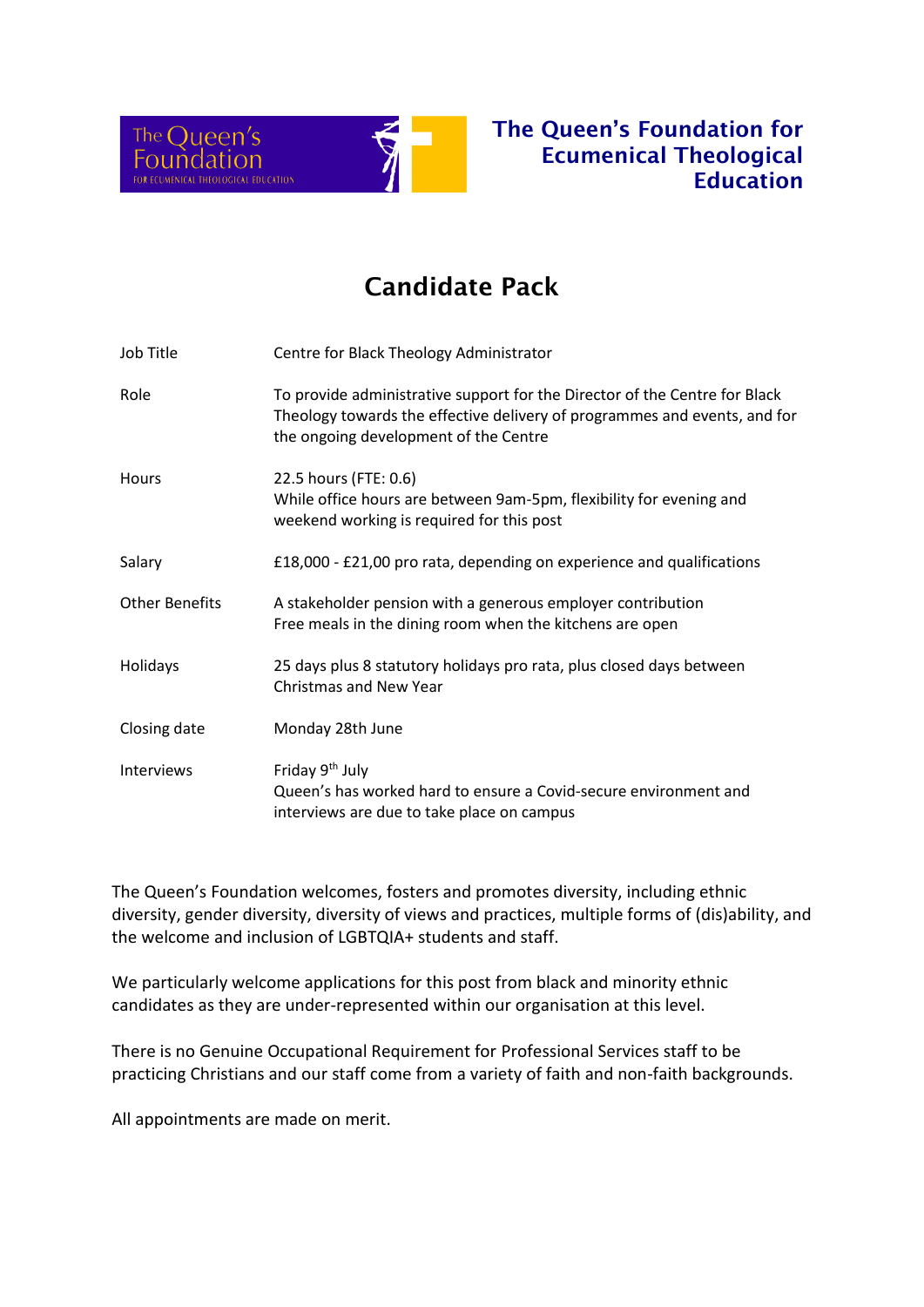### **Who we are**



#### *Vision Statement*

*The Queen's Foundation is dedicated to excellence in theological education and personal formation by:*

- *Nurturing and equipping Christians in their discipleship*
- *Preparing people for mission and ministry in lay and ordained roles*
- *Resourcing research that serves the mission of God in the world*

*We celebrate unity in diversity, in a community that is international, multi-cultural, and ecumenical. We aim to enable Christians to deepen their spiritual life, to grow in a faith that is generous, enquiring, deeply rooted and creative in thought and practice, and to be passionate for God's work in God's world.*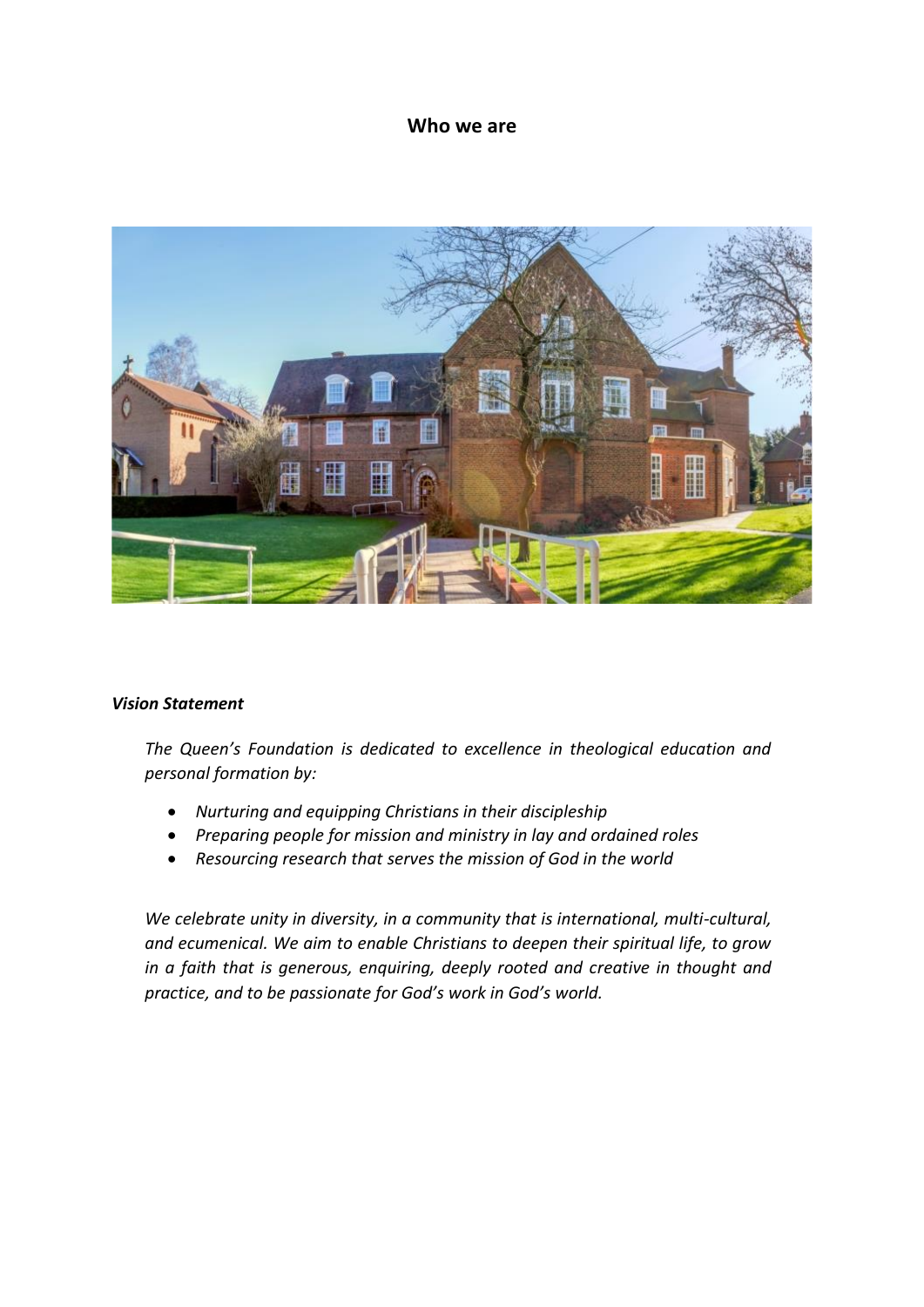The Queen's Foundation is one of the oldest theological colleges in England. The attractive campus in Edgbaston, Birmingham is a busy place, with teaching taking place typically seven days a week and several evenings, for most of the calendar year.

The Foundation resources the theological education needs of the Church of England, the Methodist Church, and Black Majority Pentecostal and independent churches. It offers educational programmes which are validated by three different universities – Durham (undergraduate and postgraduate), Newman (postgraduate) and the Vrije Universiteit Amsterdam (PhD). Queen's is an Approved Provider registered with the Office for Students.

With a team of almost 50 academic and Professional Services staff and over 450 registered students, Queen's is a stimulating and busy place. The staff and student body are diverse in terms of denomination, nationality, ethnicity and theological conviction.

Teaching and research programmes at Queen's are delivered through five Centres:

- Centre for Ministerial Formation, which trains the Methodist and Anglican ministers.
- Centre for Black Theology, which offers postgraduate programmes to lay and ordained leaders of Black Majority Churches. It also has undergraduate students who share elements of their learning with those studying with the Centre for Ministerial Formation.
- Centre for Continuing Ministerial Development, which supports ordained ministers in the early years of their ministry as well as offering programmes for more experienced ministers.
- Centre for Discipleship and (Digital) Theology, which offers opportunities for study to a wide range of independent students, most of whom are learning online or in blended modes.
- Centre for Research and Global Partnerships, which offers PhD programmes and builds partnerships with theological institutions in the global south.

Where areas of study overlap, students can be part of more than one Centre.

### **About the Centre for Black Theology (CBT)**

The Centre was launched in December 2018 and has built a reputation as the 'go to' place for Black theology in the UK, attracting many students from Black Majority and Pentecostal Churches. The Centre is directed by Dr Dulcie Dixon McKenzie, supported by Professor Robert Beckford, Dr Valentina Alexander and Associate Tutors.

The primary aims of the Centre are:

a) To offer a post graduate programme (PG Cert to MA) to lay and ordained leaders of Black Majority Churches. The centre offers a PG taster programme/module that provides an admission route to PG studies for applicants with non-standard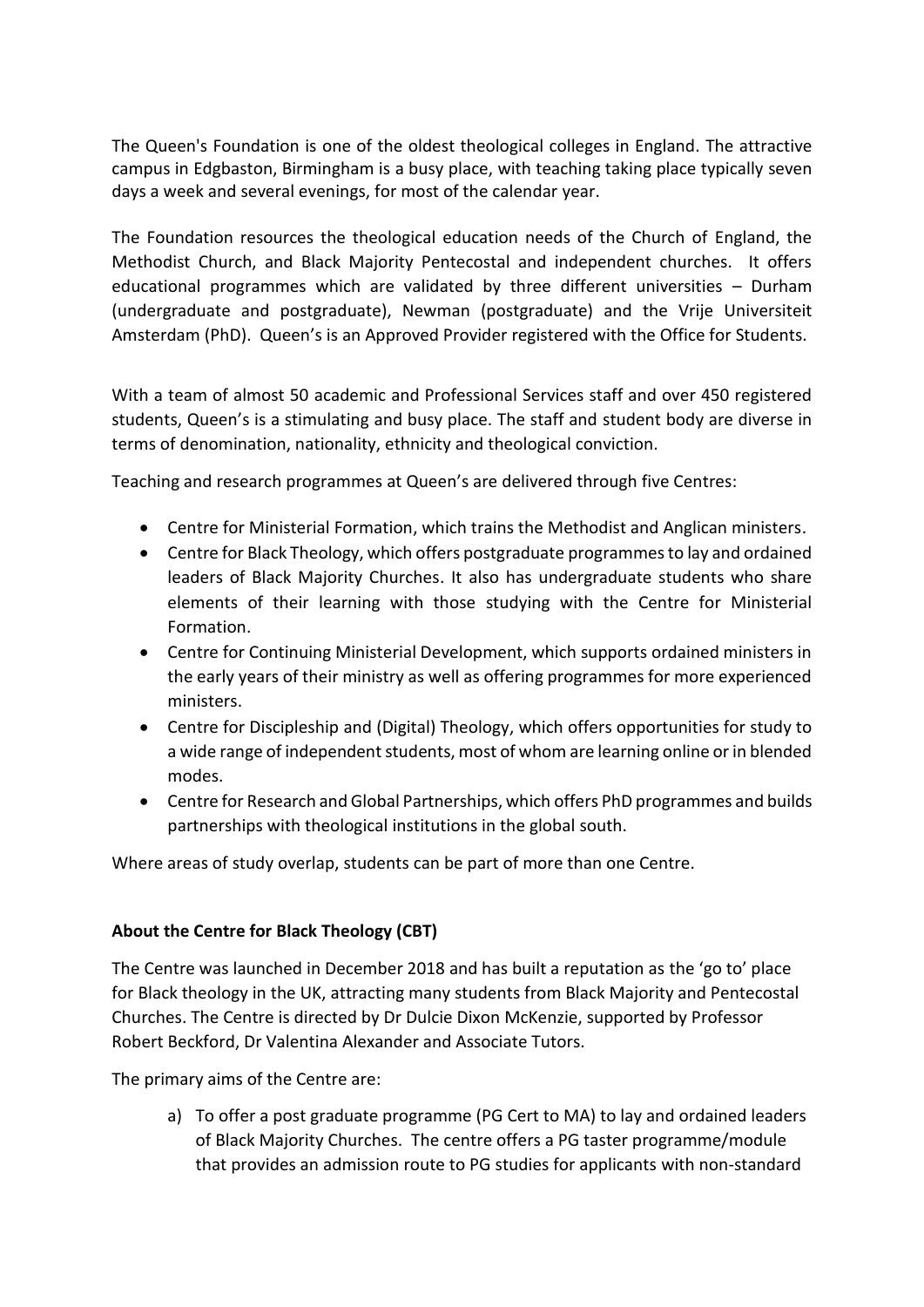admissions criteria. This has been developed and implemented as a MA Pathway which foregrounds Black Theology within the *MA in Theology and Transformative Practice* programme validated by Newman University.

- b) To foster and nurture a deep and sustained theological dialogue amongst members and leaders of Black Majority Churches and with other Black theologians and leaders of other churches by hosting the Black Theology Forum, organising conferences and other events that will inspire learning and action. The monthly meeting of the Forum continues to grow and during the pandemic this has become an on-line gathering.
- c) To deepen scholarship and research amongst Black theologians and to be a centre of excellence for Black Theology by offering Doctoral programmes and research events that are focused on doctoral and post-doctoral research. Currently there are around 10 candidates on this programme.
- d) To attract students from Black Majority Churches through an annual taster programme to undertake undergraduate studies, especially in the part time route of the Queen's Regional Course. This is shared with Anglican and Methodist ministerial candidates so deepens the diversity of the group. A distinctive CBT undergraduate pathway began in September 2020.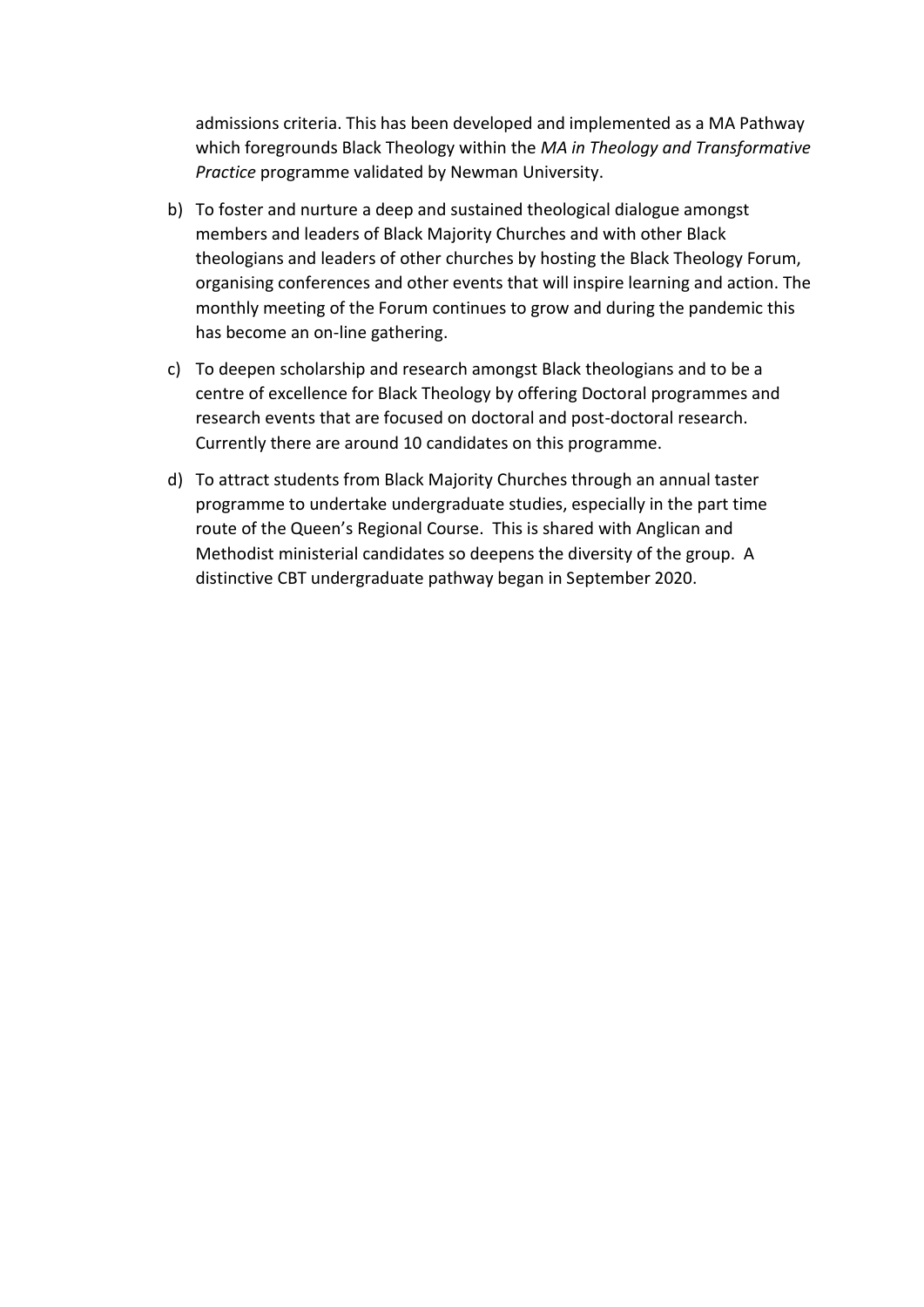### **Centre for Black Theology Administrator**

We are seeking a highly motivated and flexible person to provide administrative support to Dr Dulcie Mckenzie, the Director of the Centre for Black Theology. As part of the Professional Services but working closely with the Centre Director and other academic staff, the CBT Administrator will be part of a wide, multi-faceted team.

The ideal candidate will be educated to a good standard and have strong administrative experience, ideally in a higher education setting. The ability to work quickly and to prioritise between tasks, responding to developing needs, is essential in this busy role. The postholder will need to be well-organised and proactive, with excellent written and verbal communication skills.

Experience in fulfilling hosting duties on Zoom, including the use of breakout rooms for larger gatherings, is a must, as is the ability to keep calm under pressure.

Strong IT skills for Office 365 are a necessity and experience in using a database would be a strong asset. Experience of producing content for social media and editing videos is desirable.

A good knowledge and experience of Black Majority Churches, especially Black Pentecostal churches, would be valuable for this post.

### **Key responsibilities**

### **1. To administer and assist in the delivery of online and face-to-face events and publicity**

### **This will include:**

- creating and updating publicity materials for conferences, events and the monthly Black Theology Forum (BTF) meetings
- handling bookings and registrations both before and during events, conferences, and BTF meetings, also providing administrative support as needed during events
- managing resources generated by events (e.g., photos, recordings for social media) to ensure that they are quickly accessible, and that video material is edited and uploaded with minimum delay
- contributing to CBT's online presence by preparing publicity and promotional material for social media posts and the website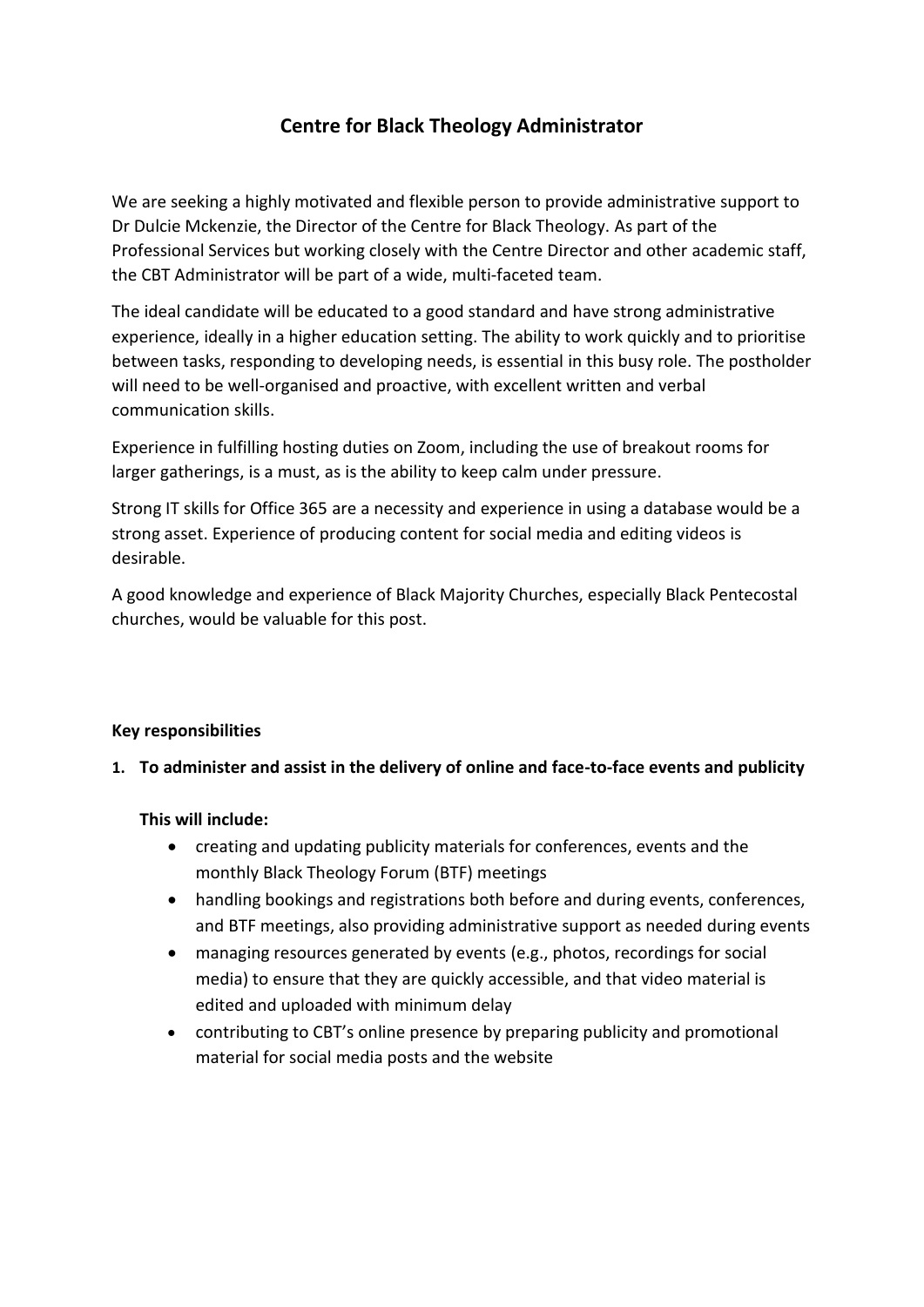### **2. To support student recruitment and admissions for the wide range of programmes offered by CBT**

### **This will include:**

- providing administrative support for the planning, advertising and delivery of Open Days and other recruitment events, and progressing follow-up actions
- being the first point of contact for admissions and other enquiries, providing information and giving assistance
- processing applicant information and ensuring the correct documentation is in place to enable timely admissions decisions
- preparing signature-ready applicant offer and outcome letters for the Director
- ensuring that the offer and enrolment process is completed in a timely manner, and that any queries arising are resolved as soon as possible

### **3. To provide support for academic events, study days and programmes**

### **This will include:**

- booking facilities and venues (face-to-face and online), with due regard to access needs and dietary requirements as relevant
- communicating with students and attendees about arrangements and responding to event queries
- handling student enquiries, redirecting them if and where appropriate

### **4. To undertake general administrative duties for the Centre Director and for CBT**

### **This will include:**

- Taking minutes of Centre Team meetings
- Circulating minutes and papers, prior to meetings
- Maintaining accurate and up-to-date student records

### **5. To share in the more general administrative tasks in the Queen's Foundation**

### **This will include:**

- undertaking such tasks as may be reasonably required by the Centre Director or another senior manager
- working with other administrators to ensuring that essential areas of work are covered if the operational need arises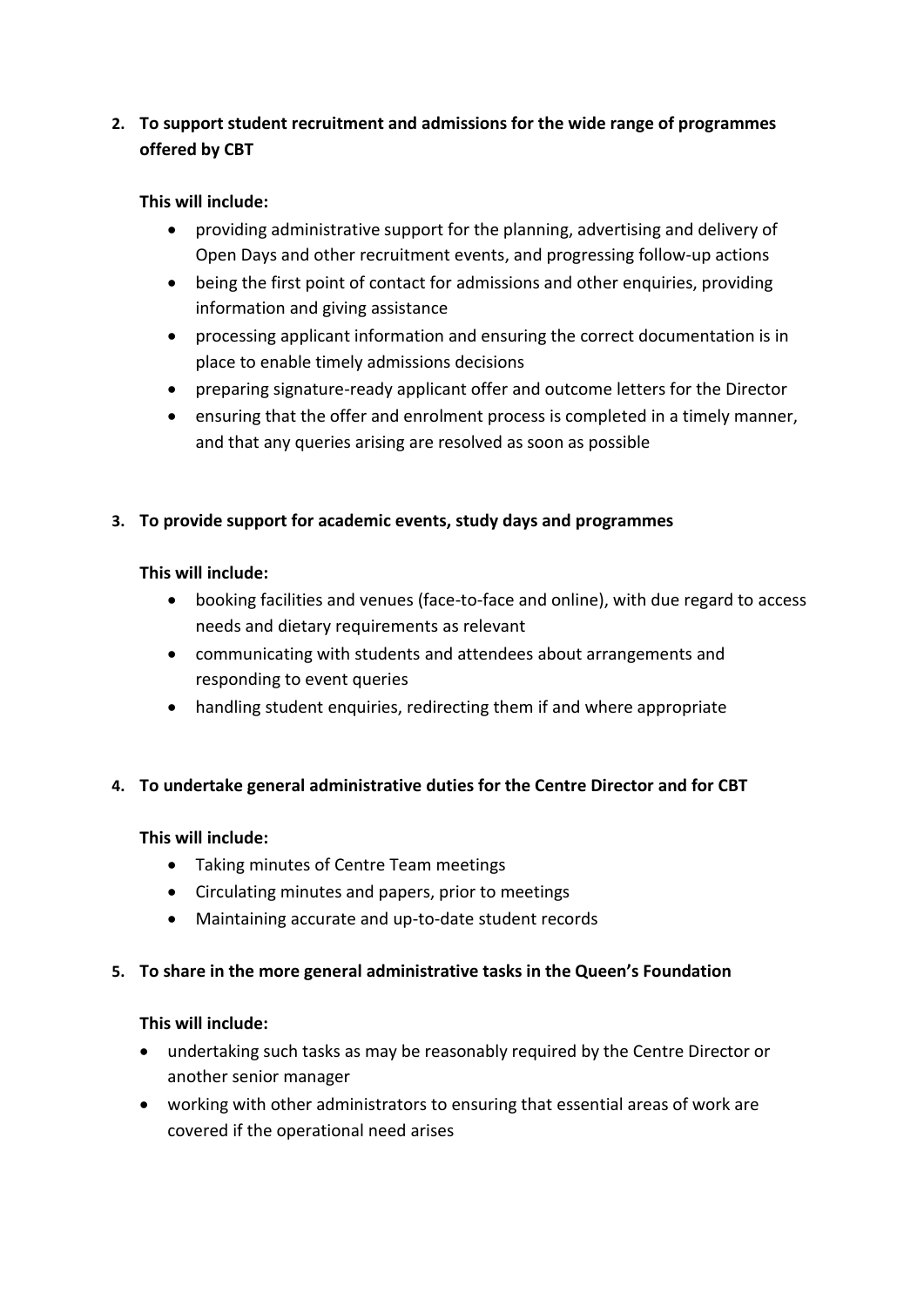## **Assessment Criteria**

|                                                                                                                | Essential/<br><b>Desirable</b> | <b>Application (A)</b><br><b>Interview/Tests</b><br>(IT) |  |  |
|----------------------------------------------------------------------------------------------------------------|--------------------------------|----------------------------------------------------------|--|--|
|                                                                                                                |                                | <b>References (R)</b>                                    |  |  |
| <b>Qualifications, Experience and Background</b>                                                               |                                |                                                          |  |  |
| Relevant experience in a similar FE, HE, Adult Education<br>administrative role                                | Desirable                      | A                                                        |  |  |
| A relevant qualification or experience in administration.                                                      | Essential                      | A                                                        |  |  |
| GCSE pass in English and Maths                                                                                 | Essential                      | A                                                        |  |  |
| Educated to A level or equivalent                                                                              | Desirable                      | A                                                        |  |  |
| Experience and knowledge of Black Majority Churches,<br>especially Black Pentecostal Churches                  | Desirable                      | A/IT/R                                                   |  |  |
| <b>Knowledge, Skills and Abilities</b>                                                                         |                                |                                                          |  |  |
| Strong IT skills using Office 365 (including Outlook, Word,<br>PowerPoint and Excel)                           | Essential                      | IT                                                       |  |  |
| Experience in fulfilling hosting duties on Zoom, including the<br>use of breakout rooms                        | Essential                      | A/IT                                                     |  |  |
| Experience of using databases                                                                                  | Desirable                      | A/IT                                                     |  |  |
| Experience in clerking meetings, including excellent minute-<br>taking skills                                  | Essential                      | IT                                                       |  |  |
| Ability to work independently and as part of a team                                                            | Essential                      | IT/R                                                     |  |  |
| Ability to plan ahead, manage tasks, prioritise, and meet<br>competing deadlines.                              | Essential                      | IT                                                       |  |  |
| Ability to present information clearly and concisely                                                           | Essential                      | IT                                                       |  |  |
| Experience of generating content for publication on<br>websites, social media, or Virtual Learning Environment | Desirable                      | A, IT                                                    |  |  |